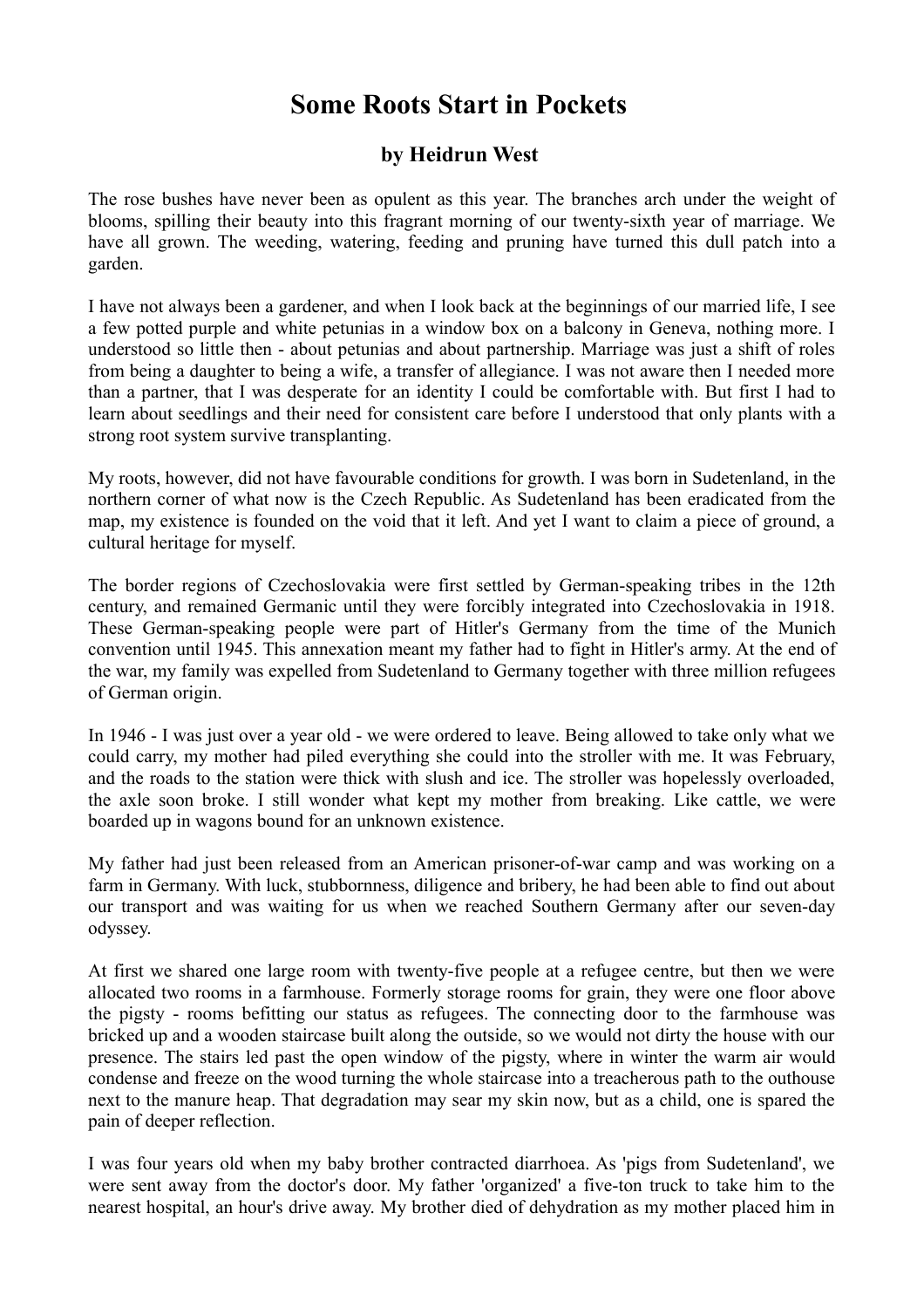the nurse's arms.

By the time I was school-age, I understood that *Flüchtling* (refugee) was not a nice word. I became adept at adapting. I learnt to be unobtrusive, to make other people's behaviour my own, to speak their dialect - anything not to be noticed. But I did not learn to identify with my passport that declared me as German.

I was eleven when my father found a job in Switzerland. I clearly remember the joy and delight I felt: there are no wars in Switzerland! I could barely believe my good fortune. We had a real apartment with central heating, a bathroom and a toilet all to ourselves! What luxury, what paradise! But then came the first day at school. I had no idea how different Swiss German was from *Schwäbisch*. The teacher made a joke, the whole class laughed, except me - I had not understood a word. I felt forlorn, cut off. And I sat alone, because "Germans stank." Suddenly it was wrong to be German, when in Germany it had been wrong NOT to be German. In history class we drew the battle field of Morgarten in 1315, but there were no safe versions of the war that had just happened. When I asked my parents, I could feel their scars tearing. I did not want to see my mother cry.

At seventeen I left home to go as far as my savings would take me, which was to Edinburgh. There I soon learnt that doors would open more readily if I said I came from Switzerland - which, after all, was geographically true - than if I referred to my German passport. And my English was too limited to explain my personal history. Then I found a job in Geneva and met 'my Englishman'. I fell in love with him because he had a gentleness I had never experienced. He brought me orange juice when the other young men were trying to seduce me with wine. In Scotland I had met people with some of his traits, but I had never seen them wrapped in such a pleasant package. I was hooked. Life without each other became increasingly meaningless, and we started thinking about marriage. It was time I was introduced to his parents.

We squeezed into his red Mini and drove to Coventry for 'inspection'. I knew his parents had lived through the *Blitz*. I had heard how his father had dug through the shattered bricks with his bare hands to rescue the baby whose faint whimper he could hear somewhere in the rubble. The baby died in his arms.

And there I sat on their sofa - a young woman whose father had fought in the army that had poured destruction over Coventry. The words in their last letter to my fiancée, "your plans to marry Heidrun have come as a real blow to us," stood in the room. I hardly opened my mouth, afraid I might hurt them with my German accent.

I drank tea when I would have preferred coffee. I ate the sandwiches and the cake that were offered to me, although I could still feel the waves of the Channel churning in my stomach. Exhausted from the long journey and the effort of making a good impression, I was glad when we headed for bed. As a guest I had the privilege of using the bathroom first. What a relief to wash off 700 miles of dirt! But when I wanted to unlock the door, try as I might, the key would not budge. Should I sleep in the bathtub or call for help? I certainly did not want to make any 'fuss' - a crime I knew the English abhorred. My future in-law's bedroom was next to the bathroom, my fiancée's further along the corridor. I tried to call him without his parents hearing me. To no avail. Soon they all stood outside the door. I could hear my father-in-law say, "we'll just have to break down the door. The lock must have rusted through, we haven't used it in years." As feet and fists hit the wood, the door opened with a crash. I could not believe my eyes: Laughing faces met me.

Yet painfully aware of the trouble I had caused, I could not share their laughter. I only wanted to shrink back across the Channel. My fiancée's dry comment "can't take you anywhere!" did not help either. British humour was not something I had taken in with the rules of English grammar.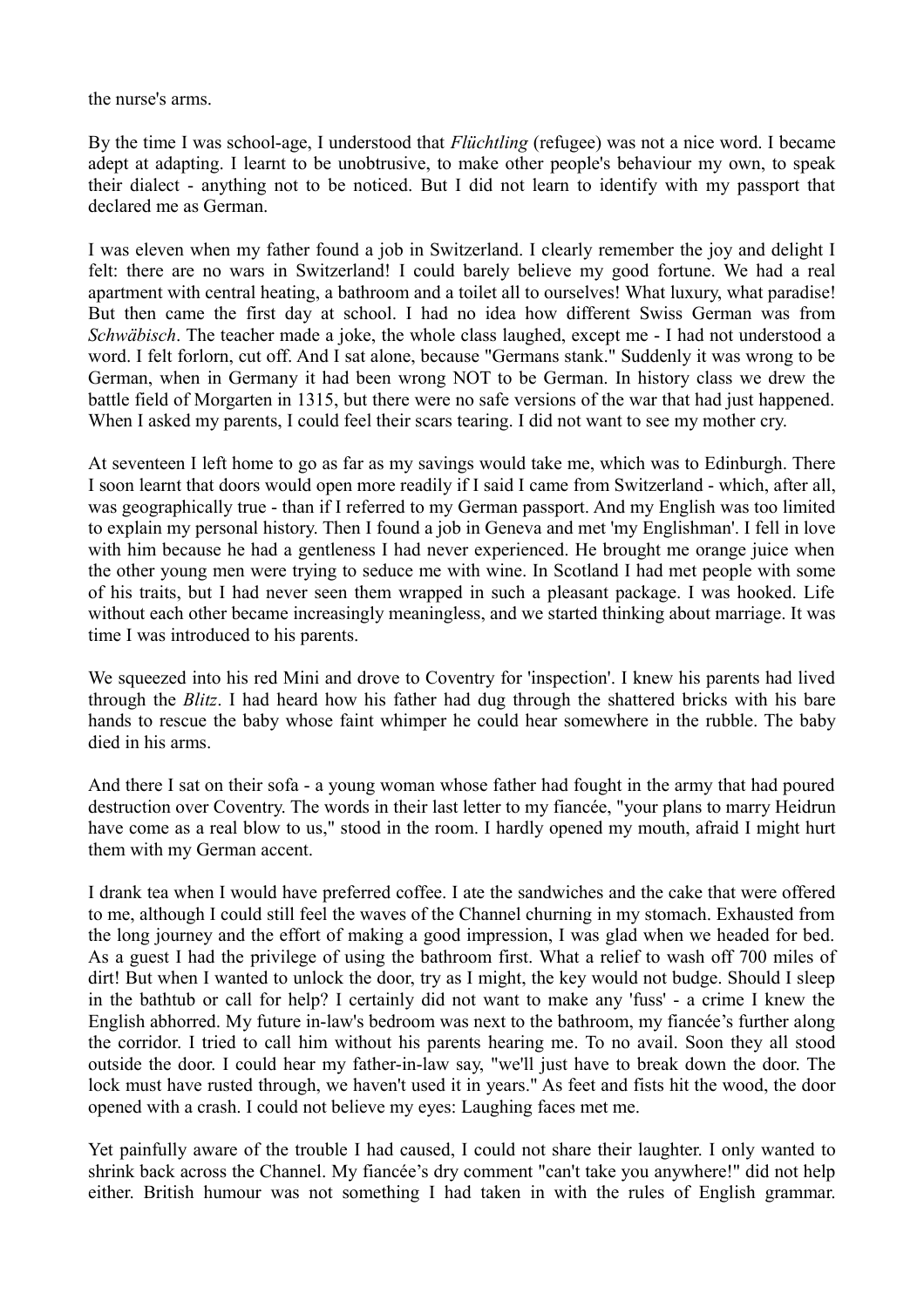Everybody except me - thought the whole situation was terribly funny. Being conditioned to locking doors, I had come to a home where locks were not needed. But in the end, my turning the key in the lock had the unexpected effect of unlocking the door between us.

Shame and guilt throbbed through me the next few days as I walked past remnants of the war, visited the old cathedral that bombs had reduced to a mere shell and the new one commemorating the many dead. Just being born in Sudetenland, a part of Hitler's empire, made me feel I was somehow responsible for that devastation.

Our visit to Coventry had appeased my future in-laws, but soon our wedding arrangements suffered another setback - this time from my parents. They were delighted with my fiancée; it did not matter the slightest that my father had once been indoctrinated to see the English as enemies. No, it was not prejudice, simply fear of not fitting in at their daughter's wedding. Everybody would be conversing in a language my mother neither spoke nor understood. My father refused to participate because he had seen an English film in which the father of the bride led his daughter to the altar in some peculiar step. No, my father was adamant, he was not going to make a fool of himself. After much panic and pleading on my part, they did come. With friends and family, we counted ten different nationalities at the ceremony - a truly multicultural wedding.

With my marriage licence, I acquired the right to apply for a British passport. I swore allegiance to the Queen and Her Heirs, making sure not to pronounce the 'h' in heirs, as our Danish friend had done to everybody's amusement. The blue passport made me a member of the United Kingdom and its colonies. Yet, my husband was quick to point out, "British you are, English you will never be." I am still ONLY British, but it is a joke - not a threat. Our second son, Michael, who was born in Zurich, has a British passport too, but does not identify with his heritage: "I was born in Switzerland, this is my home, my friends are here." He intends to apply for Swiss citizenship, even if it means doing Swiss military duty. Anthony, our first son, was born in Philadelphia. Like Michael, he never lived in England, but the five years in the US left such a positive impression on him that he applied for an American passport, which he now holds in addition to his British one.

Acquiring British citizenship, in my case, meant losing my German nationality. But I went further, also denying my German mother-tongue and letting English become the language of our everyday talks, our arguments, our intimate moments. Not that I was aware of this denial of my past. That understanding came much later.

I remember that precious moment when I was first alone with my newly born son. With motherhood, my own mother-tongue was forcing itself back into my consciousness. I felt this chain of women behind me: my mother, my grandmother - and I had become a link in that chain of German-speaking women. English suddenly did not seem natural. To coo in English was like hearing someone else coo. But German sounded just as odd, like an unfamiliar echo from deep inside me. During the four years in Philadelphia, I had hardly spoken German. When speaking it to my baby, was I taking him away from my husband? My maternal instincts won. I sang the songs my mother had sung to me, because they felt right. And my husband sang the nursery rhymes from his childhood.

I learnt about Humpty Dumpty and Jack Sprat who ate no fat, about Rupert and Noddy. I went on to study the Victorians, their social history and love-lives. I even acquired a fair knowledge of modern British poetry, but I have never learnt English humour. My husband claims this is due to one of my legs being longer which makes pulling it so easy. I have, as yet, not been able to pick up a warning cue in his deadpan voice. He gets me hopping mad before I notice he's joking. I am what Piaget calls 'a concrete thinker', stuck in the footprints of my ancestors. I am not sure how much of my German-ness has rubbed off on my husband, certainly not my self-discipline (which he calls 'pig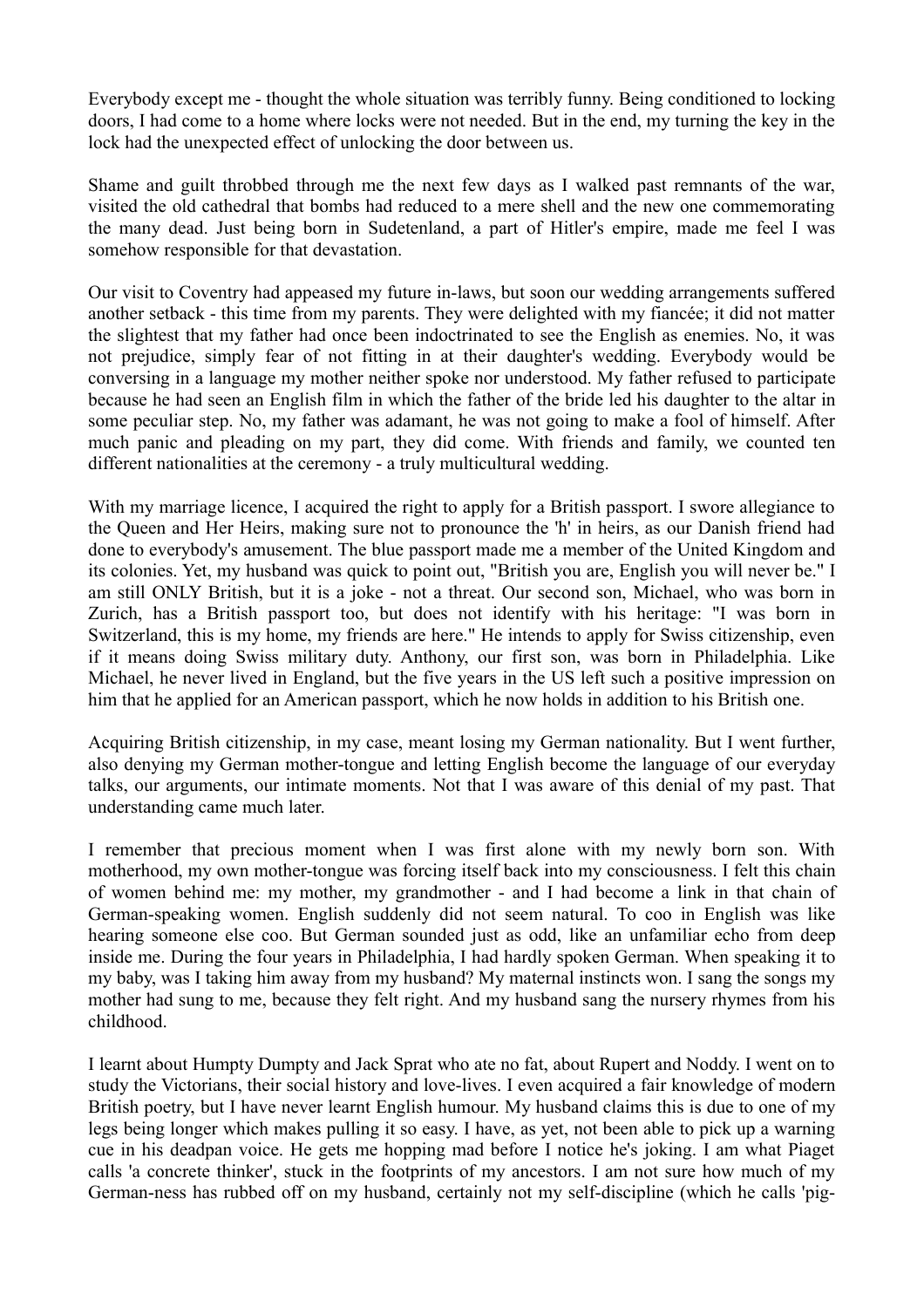headedness') nor my orderliness. Every morning we go hunting for his car keys, office keys, magnetic card and wallet. If anything, his easygoingness has rubbed off on me. My handbag now also occasionally features on the 'officially lost' list.

What has changed, of that I am certain, is his way of handling disagreements. In his family, fights never happened. So when our first quarrel took shape, my husband coolly picked up the newspaper and started to read. I stood in front of him, letting loose a diatribe of accusations. No response. The only sound coming from him was the rustle of the GUARDIAN as he turned the pages. I fetched my coat and dramatically made my exit, slamming the door behind me. Out in the cold, dark street, my anger drove my steps, but I kept listening for his footsteps. He must be sorry by now, he must be coming to get me back, I thought. No steps. No place to go. Slowly, I walked back. Softly, I opened the door. He was still READING!

When we quarrel now, he booms his "you always do" at me before I have a chance of lancing my "you did it again" bit at him. When I tell him I am not deaf, he screams back, "I never scream." But he does.

Over the years, my parents-in-law have accepted me as their daughter. In turn, they have become my 'parents-in-love', the misnomer my students frequently pronounce. In my in-law's house I met a cheerful thoughtfulness and kindness I did not know existed. My father-in-law shared his love for gardening with me. We were never happier than when we walked through a public garden together, our pockets bulging with seeds and bits of plants we had snipped off with our fingers. My husband always walked a long distance away from us, too embarrassed to be associated with 'thieves'. "Imagine, if everybody did that!" he would complain. But his words could not stop us. WE knew it was good for the plants! I still have many flowers in my garden that started as seeds in our pockets. Now that my father-in-law is dead, I carry on his tradition as a gardener. I try to use the same care with which he handled a fragile seedling. I prune the roses, divide the perennials, plant daffodils under trees and crocuses in the lawn, and sometimes I even remember to clean the tools. The day my father-in-law died, I went into the garden, took a number of rose cuttings and planted them close to the flowering cherry that was already in bloom. An uncommonly large fraction took root, and every year more buds appear. They vary in colour from delicate pink to dark red, from ivory to amber, but they all bear the same name: 'Granddad Roses'.

My husband, unfortunately, did not inherit his father's talent. As a scientist, he has developed his own binary method, distinguishing between plants that can be cut (or killed) with the electric lawn mower and those that are halved with the hedge cutter. He considers this not only a highly efficient and effective method, it also grants him the time to pursue, as he says, more scientifically challenging tasks. Certainly, as far as gardening is concerned, I am the one to keep the English flag flying.

I have learnt more than nursery rhymes from my husband, more than gardening from my father-inlaw, and more than positive thinking from my mother-in-law. They have taught me to appreciate a sense of fun and jolliness and to enjoy making a fool of myself at times. I've put it all in that bag marked 'identity', the bag I am still filling at forty-seven.

I will probably never have an irrefutable sense of 'this is my home, this is my city, this is my country'. But I will certainly have a nice garden - wherever we are.

**Some Roots Start in Pockets** appeared in Cupid's Wild Arrows – Intercultural romance and its